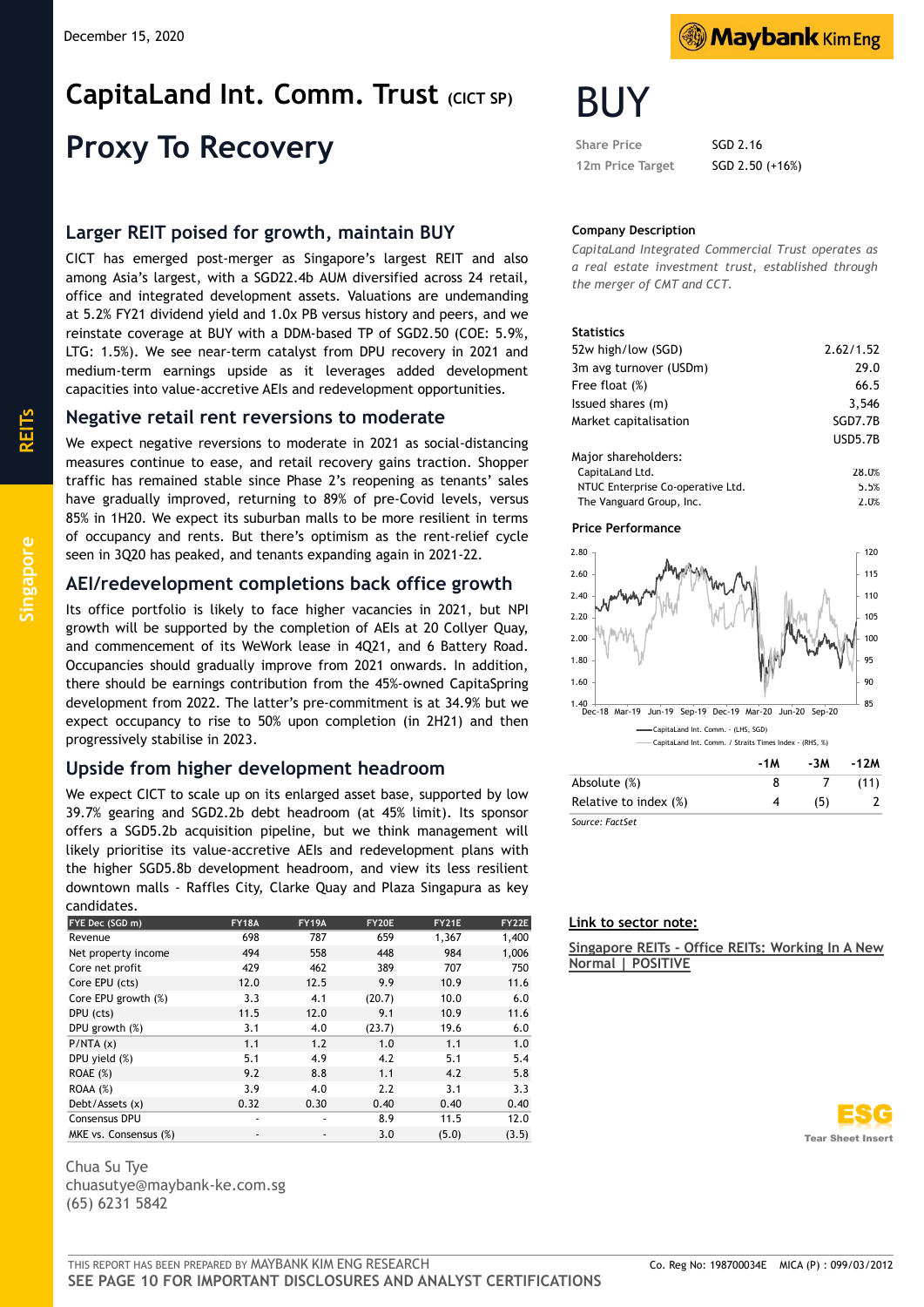## **Value Proposition**

- It was formed in Nov 2020 as a result of the merger between CCT and CMT and is the largest S-REIT, with 24 retail, office and integrated development assets valued at SGD22.4b as of end-Sep 2020.
- Backed by sponsor CapitaLand (CAPL SP, Not-rated), one of Asia's largest real-estate players with a global portfolio valued at SGD133.3b as of end-Sep 2020 after its Ascendas-Singbridge merger.
- Sponsor offers a right-of-first refusal pipeline with a book value equivalent to 24% of its AUM.
- A more diversified AUM and higher SGD5.8b development headroom to add growth options, and support its portfolio remodelling over the medium term.

## **AUM breakdown (as of end-Sep 2020)**



## **Financial Metrics**

- DPUs to improve by 20% YoY and 6% YoY in FY21 and FY22, due to lower rental rebates to retail tenants, and borrowing costs.
- Negative retail rental reversions to moderate in FY21-22E due to stronger tenant sales, especially for its more resilient suburban malls.
- NPI contributions from its office properties to recover in 2022 after AEIs (at 20 Collyer Quay and 6 Battery Road) and earnings from CapitaSpring post-redevelopment.



## **Rental reversion and DPU growth profile**

## **Price Drivers**

**Historical share price trend**



## *Source: Company, FactSet, Maybank Kim Eng*

- 1. Dec-15: CMT announces plan to redevelop Funan DigitaLife Mall into an integrated development to unlock about 388k sf of untapped GFA.
- 2. Aug-17: CMT divests Funan's serviced residences component to Ascott based on agreed land value of SGD90.5m, resulting in a net gain of SGD20.6m.
- 3. Apr-18: CMT divests Sembawang Shopping Centre for SGD248.0m, at 3.9% cap rate, and 96.8% above valuation, to contribute a net gain of SGD119.6m.
- 4. Aug-18: CMT acquires remaining 70% interest in Westgate for SGD789.6m from its sponsor at 4.3% NPI yield.
- 5. Jan-20: CMT announces merger with CCT to create the largest S-REIT and second largest APAC commercial REIT with a SGD22.4b AUM.

## **Swing Factors Upside**

- Earlier-than-expected pick-up in leasing demand for retail or office space driving improvement in occupancy.
- Better-than-anticipated rental reversions.
- Accretive acquisitions or redevelopment projects.

## **Downside**

- Prolonged slowdown in economic activity could reduce demand for retail or office space, resulting in lower occupancy and rental rates.
- Termination of long-term leases contributing to weaker portfolio tenant retention rate.
- Sharper-than-expected rise in interest rates could increase cost of debt and negatively impact earnings, with higher cost of capital lowering valuations.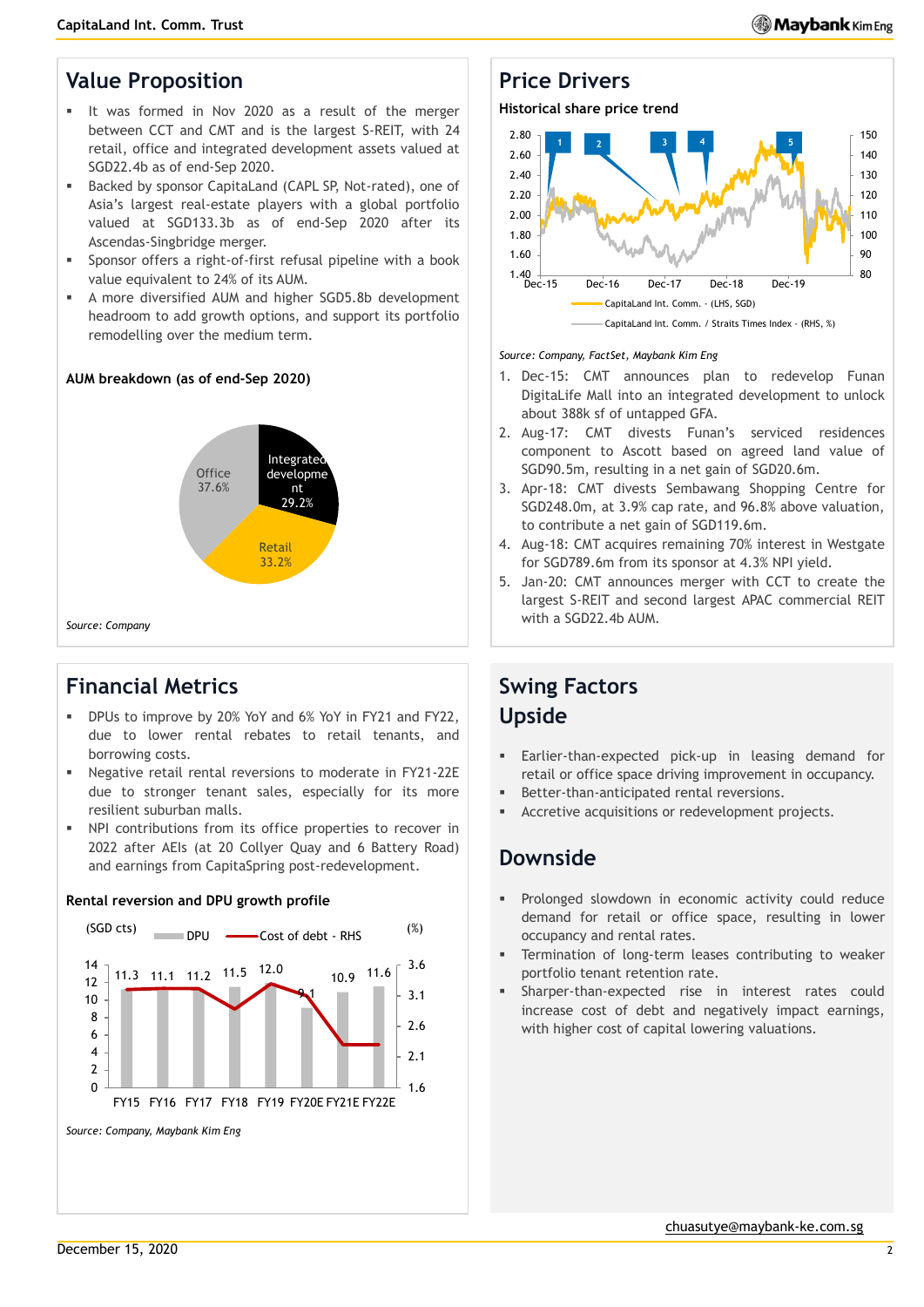chuasutye@maybank-ke.com.sg

## **Business Model & Industry Issues**

- CICT draws on its available pool of funds to invest in retail real estate, undertake asset enhancements, and redevelop properties to optimise value for its unit holders. Its activities relating to permissible investments, leverage limits and annual reporting requirements are closely regulated by the MAS under Singapore's code on collective investment schemes.
- As the largest owner of shopping centre floor space and office properties in Singapore, it attentively monitors building and environmental efficiency across its 9.3m sf NLA, and has set long-term targets on energy, carbon emission and water intensity reductions. These efforts have been recognised by the Global Real Estate Sustainability Benchmark.
- Its large and diversified portfolio has increased the extent for redevelopments and AEIs. The repositioning of Funan by CMT into an integrated development with retail, office and co-living spaces has broadened the scope of its social initiatives.

## **Material E issues**

- All 22 Singapore properties are BCA Green Mark certified, with 4 certified GOLD and 5 GoldPLUS, which is the minimum target set for new developments, and 11 achieving the highest Platinum certification.
- A mandatory environmental impact assessment to identify threats/ opportunities of project site and its surroundings is carried out during a development's feasibility phase, with significant findings and their cost implications submitted for the board's approval.
- Long-term targets are explicit and aligned to its sponsor's, based on a 2008 base year, to reduce: (a) energy intensity by 20% by 2020 (was 24.5% in 2019) and 25% by 2030; (b) carbon emissions intensity by 23% by 2020 (43.1%) and by 30% by 2030; and (c) water intensity by 20% by 2020 (20.0%), and by 30% by 2030.
- CMT secured a first 5-year SGD200m green loan from OCBC while CCT issued an 8-year SGD124m green bond in FY19 to finance their BCA Green Mark certified properties.

## **Material S issues**

- Its sponsor allocates up to 3.0% of its annual wage bill towards learning and development programmes for its employees, which is supported by its in-house training hub - CapitaLand Institute of Management and Business.
- Gender diversity is high at CMT, with female representation at 54.8% amongst all employees (in 2019), 60.9% at the management level, and the Chairman's seat on the board.
- Funan, which was redeveloped and conceptualised as an integrated development to comprise retail, office and coliving spaces, to offer roof-top urban farming, an indoor rock-climbing facility, and 170 bicycle bays. It will also leverage digital tools to enhance the shopper experience.
- Two of its malls house community libraries and both have gained additional GFA from URA's community and sports facilities scheme.

## **Key G metrics and issues**

- Managed externally by wholly-owned subsidiaries of its sponsor CapitaLand, which supports its growth via a pipeline of property assets from its development activities, and access to capital markets.
- Board independence is fairly high 5 of its 9 members, including the Chairman, are independent, and the CEO is the only executive and non-independent member.
- Revised performance fee from 2.85% of gross revenue to 4.25% of NPI at the 2016 AGM. This, and its base fee at 0.25% of deposited property and acquisition and disposal fee at 1.0% and 0.5% of deal value, is comparable to peers.
- The cumulative remuneration of its key management team including the CEO has never represented >0.6% of the REIT's distributable income since this was first reported in FY16.
- Payout ratio for taxable income has been consistently maintained at 100%, above the minimum 90% threshold for tax transparency. Management retained 70% of its 1Q20 distributable income in light of a challenging outlook for its retail properties due to Covid-19.
- Has scaled up via DPU-accretive acquisitions from its sponsor's pipeline. The deal process is rigorous; involving a review by the board's audit committee, and if valued >5% of NAV, unit holders' approval at an EGM.
- Its merger with CCT was effective on 21 Oct 2020. It aims to create the third largest APAC REIT with SGD22.9b AUM across 10.4m sf of commercial NLA, and serve as its sponsor's primary investment vehicle for commercial real estate in Singapore and other developed markets.
- Generated value from its AEIs at Junction 8 and IMM, and divestments of Rivervale Mall and Sembawang Shopping Centre (192% and 218% over purchase price).
- Maintains one of the strongest balance sheets amongst peers – leverage has fallen steadily from 38.4% at end-2011 to 32.9% at end-2019, while interest coverage ranged from 3.6-4.7x.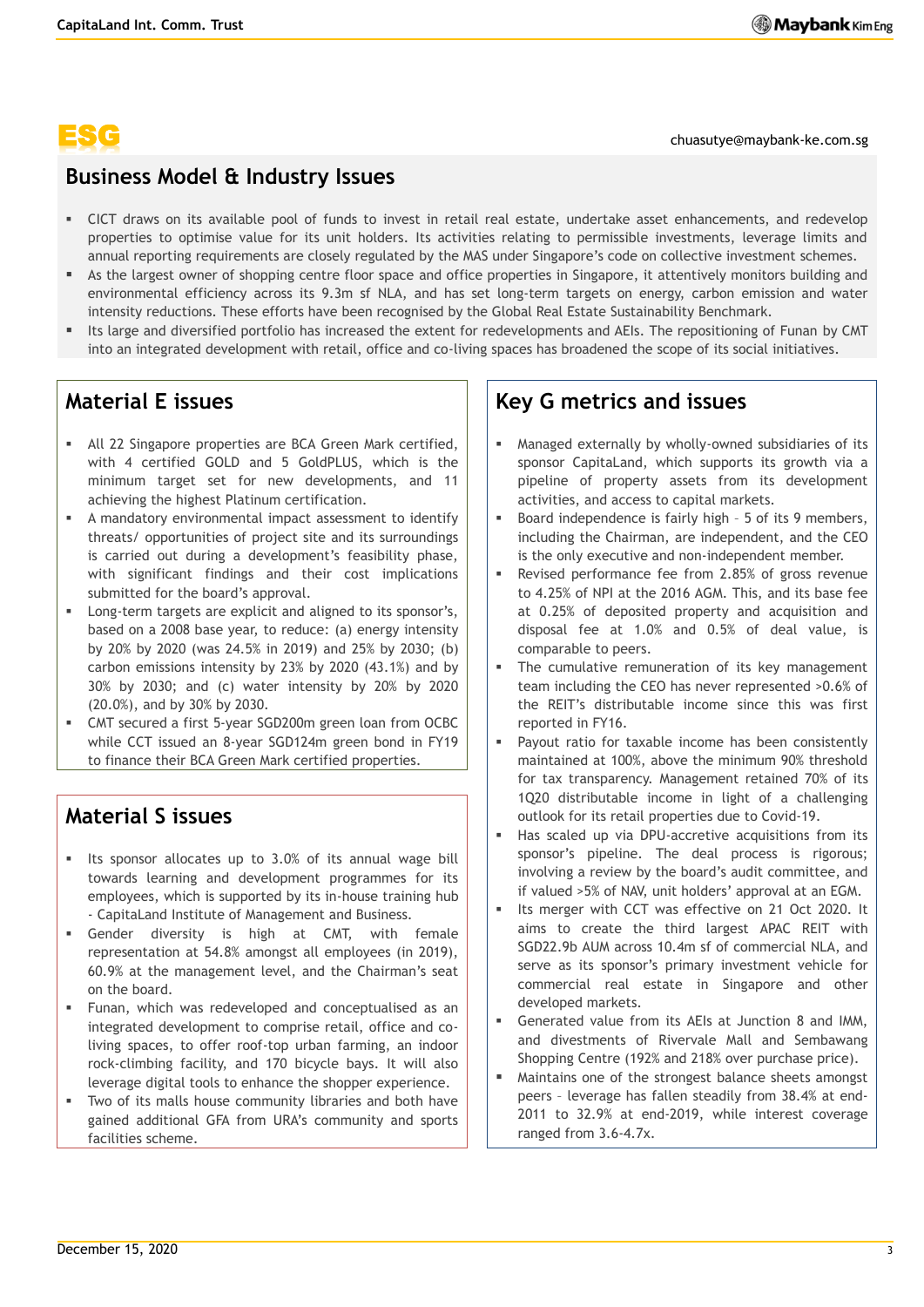## **Fig 1: CCT - new leases signed in 3Q20 by trade sector**



*Source: Company data*

## **Fig 3: CCT - office leases expiring in 2021**



*Source: Company data, as of end-Sep 2020*

## **Fig 5: CMT - retail occupancy supported by suburban malls**



## **Fig 2: CCT - office lease expiry profile**



*Source: Company data, as of end-Sep 2020*

## **Fig 4: CCT - office leases expiring in 2022**



*Source: Company data, as of end-Sep 2020*

## **Fig 6: CMT - retail lease expiry profile**



*Source: Company data*

*Source: Company data, as of end-Sep 2020*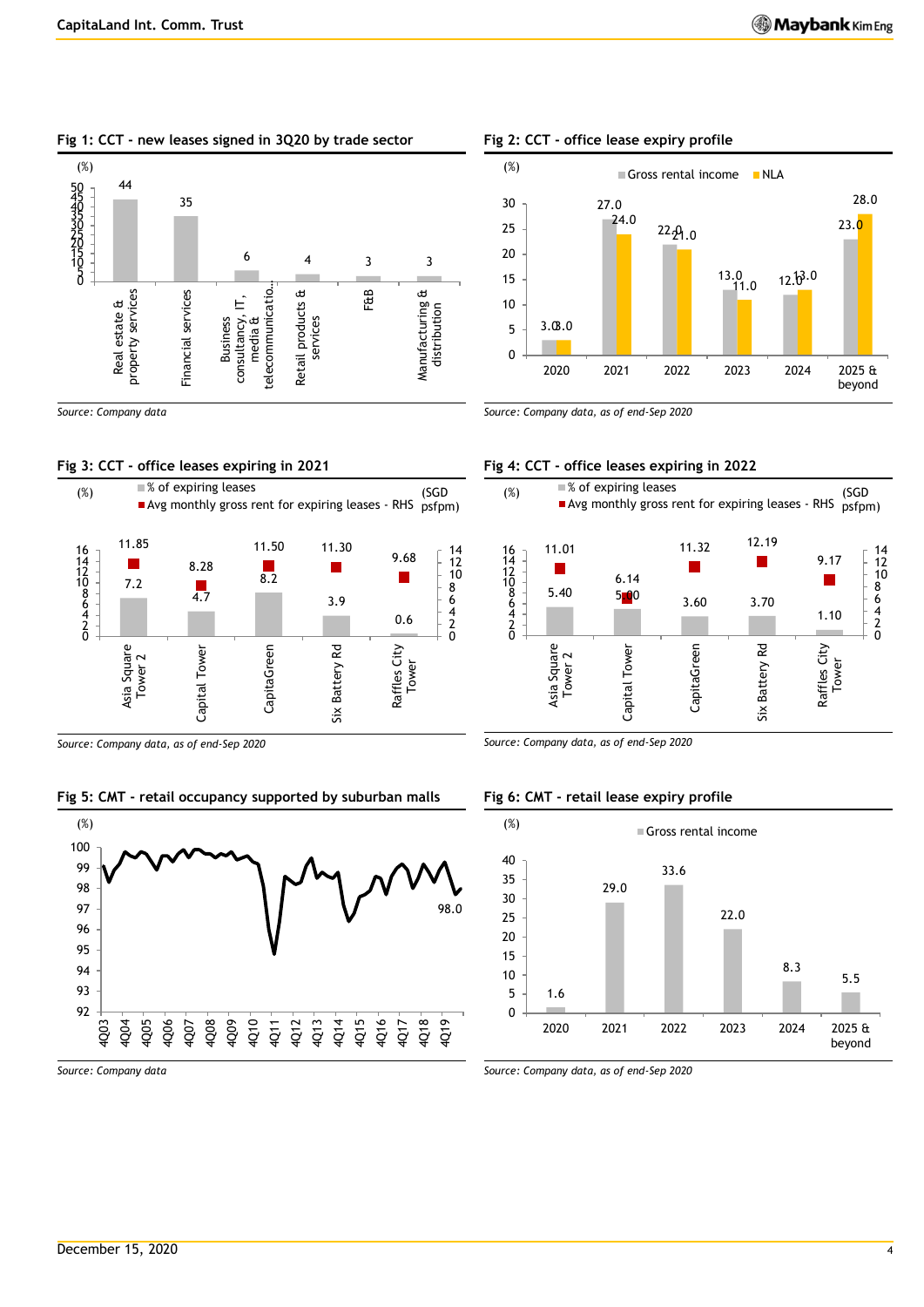2.3

3.5



## **Fig 7: CMT - shopper traffic has recovered to 60% of pre-COVID levels, with better improvement at suburban malls**

*Source: Company data, (1) Week of 30 Aug 2020 vs first week of Jan 2020, (2) index rebased to first week of Jan 2020*



### **Fig 8: CICT debt-maturity profile**



*Source: Company data*

*Source: Company data*





**Fig 11: P/BV at 1.0x suggests that concerns on declining office rents and office values have been priced in**

11.8 11.6

 $1.8 - 1.7$ 

 $(SGD b)$  Current  $+10\%$  limit  $+15\%$  limit



*Source: Company data, Bloomberg, Maybank Kim Eng*

## **Fig 9: CICT development headroom post-merger at SGD5.8b**

 $\frac{1.2}{2.3.4}$  1.2 23.4

CMT CCT CICT



*Source: Company data, Bloomberg, Maybank Kim Eng*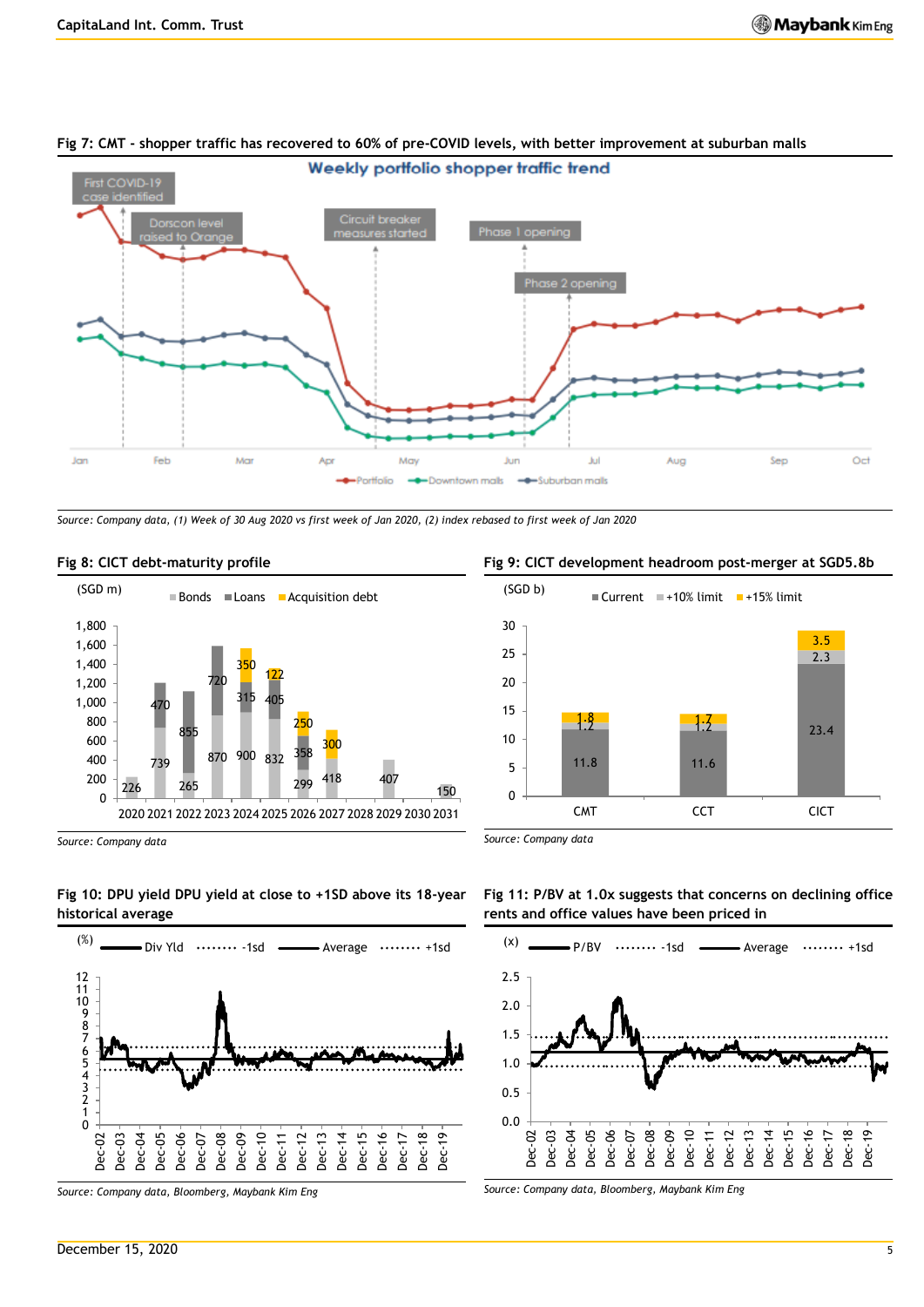## **Fig 12: Portfolio details**

|                            | Location  | <b>Type</b>                | <b>Interest</b><br>$(\%)$ | <b>NLA total</b><br>(sf) | <b>Title</b><br>(Years) | <b>Occupancy Purchase Valuation</b><br>(%) | $(SGD \, m)$ $(SGD \, m)$ |          | Cap<br>value<br>(SGD) | Cap rates (%)             |
|----------------------------|-----------|----------------------------|---------------------------|--------------------------|-------------------------|--------------------------------------------|---------------------------|----------|-----------------------|---------------------------|
| Tampines Mall              | Singapore | Retail                     | 100.0                     | 356,228                  | 99 to 2091              | 100.0                                      | 409.0                     | 1,085.0  | 3,009                 | 4.70                      |
| Junction 8                 | Singapore | Retail                     | 100.0                     | 254,209                  | 99 to 2090              | 100.0                                      | 295.0                     | 799.0    | 3,125                 | 4.70                      |
| Funan Mall                 |           | Singapore Int. development | 100.0                     | 531,922                  | 99 to 2078              | 98.7                                       | 191.0                     | 775.0    | 1,396                 | R: 4.85, O: 3.90          |
| <b>IMM</b>                 | Singapore | Retail                     | 100.0                     | 963,174                  | 60 to 2049              | 98.8                                       | 247.4                     | 675.0    | 685                   | R: 6.20, W: 7.00          |
| Plaza Singapura            |           | Singapore Int. development | 100.0                     | 484,154                  | Freehold                | 98.3                                       | 710.0                     | 1.349.0  | 2,685                 | 4.40                      |
| <b>Bugis Junction</b>      | Singapore | Retail                     | 100.0                     | 396,604                  | 99 to 2089              | 99.3                                       | 605.8                     | 1,106.0  | 2,742                 | 4.70                      |
| <b>JCube</b>               | Singapore | Retail                     | 100.0                     | 206,938                  | 99 to 2090              | 96.8                                       | 68.0                      | 288.0    | 1,314                 | 4.85                      |
| Lot One                    | Singapore | Retail                     | 100.0                     | 227,671                  | 99 to 2092              | 99.2                                       | 243.8                     | 537.0    | 2,333                 | 4.70                      |
| <b>Bukit Panjang Plaza</b> | Singapore | Retail                     | 100.0                     | 163,625                  | 99 to 2093              | 96.8                                       | 161.3                     | 330.0    | 1,980                 | 4.80                      |
| Atrium @ Orchard           |           | Singapore Int. development | 100.0                     | 385,332                  | 99 to 2107              | 97.5                                       | 839.8                     | 764.0    | 1,913                 | R: 4.65, O: 3.75          |
| Clarke Quay                | Singapore | Retail                     | 100.0                     | 293,248                  | 99 to 2089              | 92.3                                       | 268.0                     | 414.0    | 1,344                 | 4.85                      |
| Bugis+                     | Singapore | Retail                     | 100.0                     | 214,408                  | 60 to 2065              | 99.9                                       | 295.0                     | 357.0    | 1,646                 | 5.20                      |
| <b>Bedok Mall</b>          | Singapore | Retail                     | 100.0                     | 222,469                  | 60 to 2110              | 97.6                                       | 794.0                     | 794.0    | 3,502                 | 4.60                      |
| Westgate                   | Singapore | Retail                     | 100.0                     | 410,535                  | 60 to 2110              | 98.6                                       | 1,128.0                   | 1,131.0  | 2,657                 | 4.50                      |
| Asia Sq Tower 2            | Singapore | Office                     | 100.0                     | 777,413                  | 99 to 2107              | 97.0                                       | 2.094.0                   | 2.134.0  | 2.746                 | 3.45                      |
| CapitaGreen                | Singapore | <b>Office</b>              | 100.0                     | 701,048                  | 99 to 2073              | 99.8                                       | 1,600.5                   | 1,618.0  | 2,308                 | 3.95                      |
| Capital Tower              | Singapore | Office                     | 100.0                     | 734,696                  | 99 to 2094              | 98.0                                       | 793.9                     | 1,389.0  | 1,891                 | 3.55                      |
| Six Battery Road           | Singapore | Office                     | 100.0                     | 494,341                  | 999 to 2825             | 79.4                                       | 675.2                     | 1,414.0  | 2.863                 | 3.45                      |
| 21 Collyer Quay            | Singapore | Office                     | 100.0                     | 200,469                  | 999 to 2849             | 100.0                                      | 153.9                     | 465.5    | 2,322                 | 3.45                      |
| Raffles City               |           | Singapore Int. development | 100.0                     | 808,150                  | 99 to 2078              | 96.0                                       | 2,166.0                   | 3.266.0  |                       | R: 4.70, O: 3.95, H: 4.75 |
| One George Street          | Singapore | Office                     | 50.0                      | 445,835                  | 99 to 2102              | 98.2                                       | 582.5                     | 561.0    | 2,517                 | 3.55                      |
| CapitaSpring               |           | Singapore Int. development | 45.0                      | 647,000                  | 99 to 2081              | 34.9                                       |                           | 466.7    |                       |                           |
| Galileo                    | Germany   | Office                     | 94.9                      | 436,179                  | Freehold                | 100.0                                      | 540.7                     | 534.3    | 1,291                 |                           |
| Main Airport Center        | Germany   | <b>Office</b>              | 94.9                      | 648,466                  | Freehold                | 90.2                                       | 387.1                     | 387.7    | 630                   |                           |
| <b>Total</b>               |           |                            |                           | 11,004,114               |                         |                                            |                           | 22,640.2 |                       |                           |

*Source: Company data, O = Office, R = Retail, W = Warehouse, H = Hotel*

## **Fig 13: Pipeline assets**

| <b>Property</b>      | Location    | <b>Type</b> | NLA total (sf) | Interest (%) | Attributable NLA Attributable book Book value (SGD |               |       |  |
|----------------------|-------------|-------------|----------------|--------------|----------------------------------------------------|---------------|-------|--|
|                      |             |             |                |              | (sf)                                               | value (SGD m) | psf)  |  |
| <b>ION Orchard</b>   | Singapore   | Retail      | 622,999        | 50.0         | 311,500                                            | 1,710         | 5,490 |  |
| Jewel Changi Airport | Singapore   | Retail      | 576,000        | 49.0         | 282,240                                            | 824           | 2.920 |  |
| CapitaSpring         | Singapore   | Office      | 635,000        | 55.0         | 349,250                                            | 570           | 1,632 |  |
| 79 Robinson Road     | Singapore   | Office      | 514,000        | 65.0         | 334,100                                            | 543           | 1.625 |  |
| Shinjuku Front Tower | Japan       | Office      | 623,408        | 20.0         | 124,682                                            | 256           | 2.053 |  |
| Kokugikan Front      | Japan       | Office      | 65,000         | 100.0        | 65,000                                             | 67            | 1,031 |  |
| Sun Hamada           | Japan       | Office      | 90,000         | 100.0        | 90,000                                             | 58            | 644   |  |
| Yokohama Blue Avenue | Japan       | Office      | 373,000        | 100.0        | 373,000                                            | 455           | 1.220 |  |
| Anam Tower           | Japan       | Office      | 180,708        | 6.0          | 10.842                                             | 10            | 922   |  |
| Citibank Center      | South Korea | Office      | 179,144        | 99.0         | 177,353                                            | 145           | 818   |  |
| Jongro Place         | South Korea | Office      | 635,000        | 55.0         | 349,250                                            | 570           | 1,632 |  |
| Total                |             |             |                |              | 2467.216                                           | 5,208         |       |  |

*Source: Company data, Maybank Kim Eng*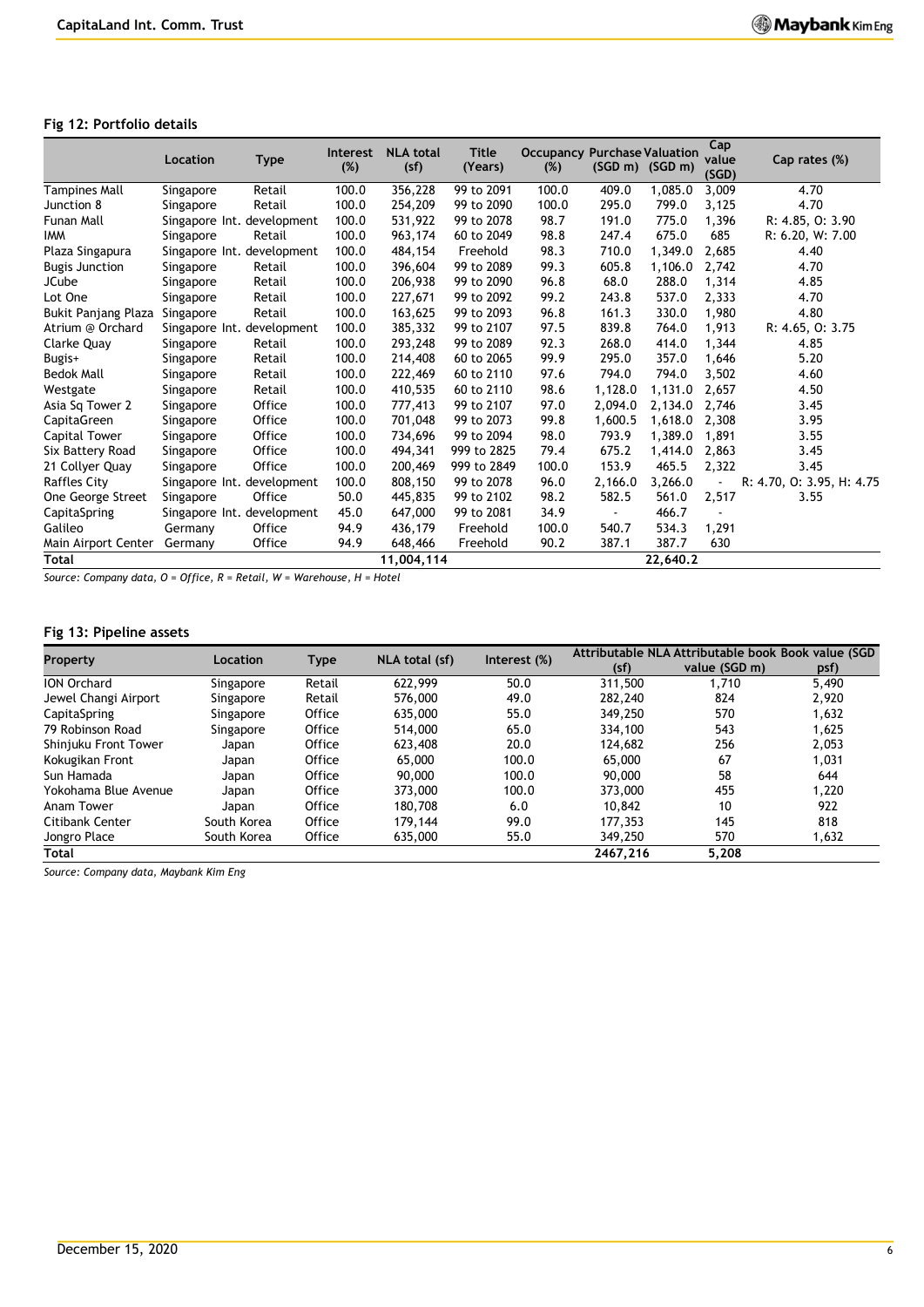| FYE 31 Dec                                         | <b>FY18A</b>     | <b>FY19A</b>     | FY20E            | <b>FY21E</b>     | <b>FY22E</b>       |
|----------------------------------------------------|------------------|------------------|------------------|------------------|--------------------|
| <b>Key Metrics</b>                                 |                  |                  |                  |                  |                    |
| Price/DPU(x)                                       | 19.6             | 20.5             | 23.7             | 19.8             | 18.7               |
| P/BV(x)                                            | 1.1              | 1.2              | 1.0              | 1.1              | 1.0                |
| P/NTA(x)                                           | 1.1              | 1.2              | 1.0              | 1.1              | 1.0                |
| DPU yield (%)                                      | 5.1              | 4.9              | 4.2              | 5.1              | 5.4                |
| FCF yield (%)                                      | 5.6              | 5.6              | 4.5              | 6.4              | 6.5                |
|                                                    |                  |                  |                  |                  |                    |
| <b>INCOME STATEMENT (SGD m)</b><br>Revenue         | 697.5            | 786.7            | 659.2            |                  |                    |
|                                                    | 493.5            | 558.2            | 447.8            | 1,367.0<br>983.5 | 1,399.6            |
| Net property income<br>Management and trustee fees | (75.3)           | (84.1)           | (105.0)          | (155.7)          | 1,006.0<br>(158.2) |
| Net financing costs                                | (98.2)           | (118.5)          | (111.2)          | (212.8)          | (212.8)            |
| Associates & JV                                    | 129.0            | 89.2             | 111.5            | 19.6             | 41.1               |
| Exceptionals                                       | 199.0            | 215.1            | (240.8)          | (77.9)           | 89.1               |
| Other pretax income/expenses                       | 10.7             | 7.1              | 7.1              | 7.1              | 7.1                |
| Pretax profit                                      | 656.4            | 665.0            | 107.6            | 560.3            | 768.7              |
| Income tax                                         | 0.4              | 0.0              | 0.0              | 0.0              | 0.0                |
| Minorities                                         | 5.0              | 5.0              | 5.0              | 5.0              | 5.0                |
| Discontinued operations                            | 5.0              | 5.0              | 5.0              | 5.0              | 5.0                |
| Total return avail to unitholders                  | 661.7            | 670.0            | 112.6            | 565.3            | 773.7              |
| Core net profit                                    | 429.4            | 461.9            | 389.4            | 707.2            | 750.3              |
| Distributable inc to unitholders                   | 410.7            | 441.6            | 358.3            | 707.2            | 750.3              |
|                                                    |                  |                  |                  |                  |                    |
| <b>BALANCE SHEET (SGD m)</b>                       |                  |                  |                  |                  |                    |
| Cash & Short Term Investments                      | 348.5            | 202.2            | 513.9            | 513.9            | 513.9              |
| Accounts receivable                                | 0.0              | 0.0              | 0.0              | 0.0              | 0.0                |
| Property, Plant & Equip (net)                      | 2.8              | 3.3              | 3.3              | 3.3              | 3.3                |
| Inverstment properties                             | 10,075.6         | 10,415.8         | 18,971.2         | 18,901.4         | 18,972.4           |
| Intangible assets                                  | 0.0              | 0.0              | 0.0              | 0.0              | 0.0                |
| Investment in Associates & JVs                     | 1,020.5          | 840.9            | 3,284.6          | 3,276.6          | 3,294.7            |
| Other assets                                       | 54.3             | 269.5            | 269.5            | 269.5            | 269.5              |
| <b>Total assets</b>                                | 11,501.7         | 11,731.7         | 23,042.5         | 22,964.6         | 23,053.8           |
| ST interest bearing debt                           | 0.0              | 0.0              | 0.0              | 0.0              | 0.0                |
| Accounts payable                                   | 199.3            | 166.9            | 166.9<br>9,251.0 | 166.9            | 166.9<br>9,251.0   |
| LT interest bearing debt<br>Other liabilities      | 3,627.8<br>245.3 | 3,560.9<br>236.7 | 236.7            | 9,251.0<br>236.7 | 236.7              |
| <b>Total Liabilities</b>                           | 4,072.4          | 3,964.4          | 9,654.5          | 9,654.5          | 9,654.5            |
| <b>Shareholders Equity</b>                         | 7,429.3          | 7,767.2          | 13,388.0         | 13,310.1         | 13,399.2           |
| Minority Interest                                  | 0.0              | 0.0              | 0.0              | 0.0              | 0.0                |
| Total shareholder equity                           | 7,429.3          | 7,767.2          | 13,388.0         | 13,310.1         | 13,399.2           |
| Total liabilities and equity                       | 11,501.7         | 11,731.7         | 23,042.5         | 22,964.6         | 23,053.8           |
|                                                    |                  |                  |                  |                  |                    |
| CASH FLOW (SGD m)                                  |                  |                  |                  |                  |                    |
| Cash flow from operations                          | 455.9            | 511.5            | 383.9            | 895.2            | 916.8              |
| Capex                                              | (0.2)            | (1.0)            | (0.5)            | (0.5)            | (0.5)              |
| Acquisitions & investments                         | (316.0)          | (141.1)          | (11, 240.0)      | 0.0              | 0.0                |
| Disposal of FA & investments                       | 0.0              | 0.0              | 0.0              | 0.0              | 0.0                |
| Dividend income from associates                    | 72.3             | 76.9             | 111.5            | 19.6             | 41.1               |
| Other investing cash flow                          | 9.0              | 6.9              | 5.7              | 5.7              | 5.7                |
| CF from investing activities                       | (235.0)          | (58.2)           | (11, 123.3)      | 24.7             | 46.2               |
| Dividends paid                                     | (455.6)          | (384.3)          | (358.3)          | (707.2)          | (750.3)            |
| Interest expense                                   | (97.1)           | (116.6)          | (111.2)          | (212.8)          | (212.8)            |
| Change in debt                                     | (114.1)          | (91.0)           | 5,690.1          | 0.0              | $0.0\,$            |
| Equity raised / (purchased)                        | 271.6            | (4.0)            | 5,830.4          | 0.0              | 0.0                |
| Other financial activities                         | 0.0              | (3.7)            | 0.0              | 0.0              | 0.0                |
| CF from financing activities                       | (395.2)          | (599.6)          | 11,051.1         | (919.9)          | (963.1)            |
| Effect of exchange rate changes<br>Net cash flow   | 0.0<br>(174.2)   | 0.0<br>(146.3)   | 0.0<br>311.7     | 0.0<br>0,0       | 0.0<br>0.0         |
|                                                    |                  |                  |                  |                  |                    |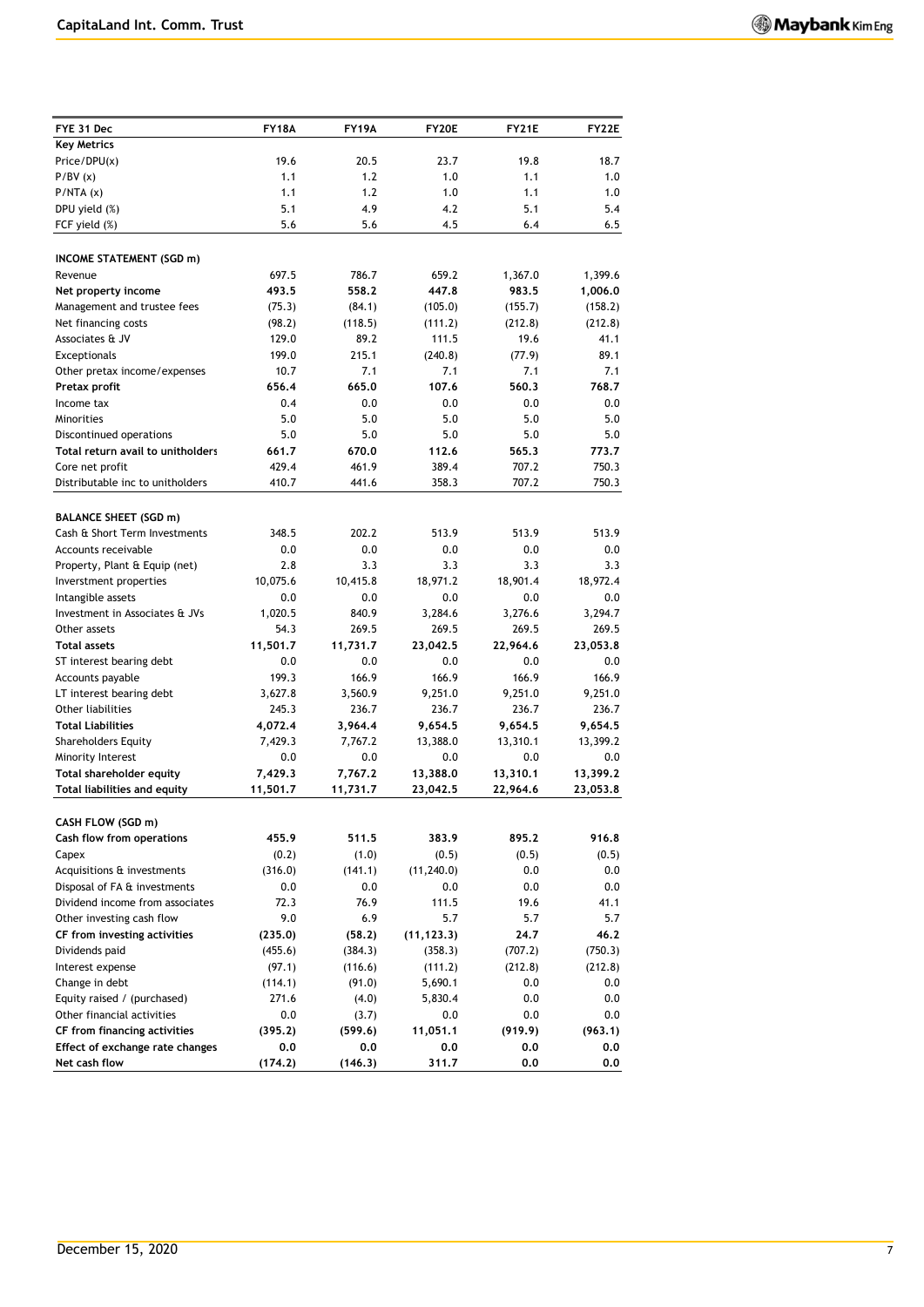| FYE 31 Dec                    | <b>FY18A</b> | <b>FY19A</b> | FY20E   | <b>FY21E</b> | <b>FY22E</b> |
|-------------------------------|--------------|--------------|---------|--------------|--------------|
| <b>Key Ratios</b>             |              |              |         |              |              |
| Growth ratios (%)             |              |              |         |              |              |
| Revenue growth                | 2.2          | 12.8         | (16.2)  | 107.4        | 2.4          |
| Net property income growth    | 3.2          | 13.1         | (19.8)  | 119.7        | 2.3          |
| Core net profit growth        | 4.0          | 7.6          | (15.7)  | 81.6         | 6.1          |
| Distributable income growth   | 3.8          | 7.5          | (18.9)  | 97.4         | 6.1          |
| Profitability ratios (%)      |              |              |         |              |              |
| Net property income margin    | 70.8         | 71.0         | 67.9    | 71.9         | 71.9         |
| Core net profit margin        | 61.6         | 58.7         | 59.1    | 51.7         | 53.6         |
| Payout ratio                  | 95.7         | 95.6         | 92.0    | 100.0        | 100.0        |
| <b>DuPont analysis</b>        |              |              |         |              |              |
| Total return margin (%)       | 94.9         | 85.2         | 17.1    | 41.3         | 55.3         |
| Gross revenue/Assets (x)      | 0.1          | 0.1          | 0.0     | 0.1          | 0.1          |
| Assets/Equity (x)             | 1.5          | 1.5          | 1.7     | 1.7          | 1.7          |
| ROAE (%)                      | 9.2          | 8.8          | 1.1     | 4.2          | 5.8          |
| $ROAA (\%)$                   | 3.9          | 4.0          | 2.2     | 3.1          | 3.3          |
| Leverage & Expense Analysis   |              |              |         |              |              |
| Asset/Liability (x)           | 2.8          | 3.0          | 2.4     | 2.4          | 2.4          |
| Net gearing (%) (excl. perps) | 44.1         | 43.2         | 65.3    | 65.6         | 65.2         |
| Net interest cover (x)        | 4.2          | 4.0          | 3.1     | 3.9          | 4.0          |
| Debt/EBITDA (x)               | 8.7          | 7.5          | nm      | 11.2         | 11.0         |
| Capex/revenue (%)             | 0.0          | 0.1          | 0.1     | 0.0          | 0.0          |
| Net debt/ (net cash)          | 3,279.3      | 3,358.7      | 8,737.1 | 8,737.1      | 8,737.1      |
| Debt/Assets (x)               | 0.32         | 0.30         | 0.40    | 0.40         | 0.40         |

*Source: Company; Maybank*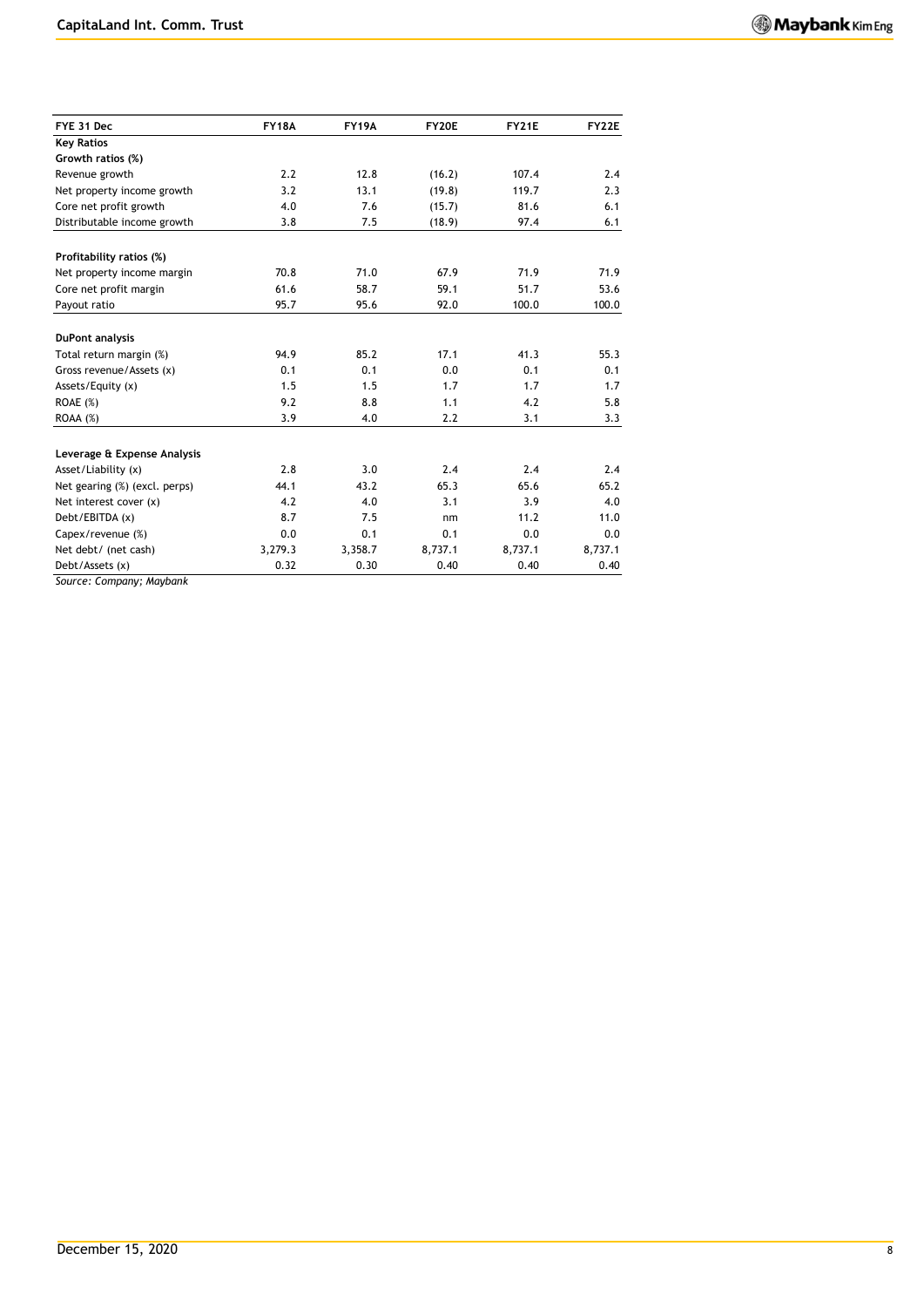## **Research Offices**

#### **ECONOMICS**

**Suhaimi ILIAS** Chief Economist Malaysia | Philippines | Global (603) 2297 8682 suhaimi\_ilias@maybank-ib.com

**CHUA Hak Bin** Regional Thematic Macroeconomist (65) 6231 5830 chuahb@maybank-ke.com.sg

**LEE Ju Ye** Singapore | Thailand | Indonesia (65) 6231 5844 leejuye@maybank-ke.com.sg

**Linda LIU** Singapore | Vietnam | Cambodia | Myanmar | Laos (65) 6231 5847 lindaliu@maybank-ke.com.sg

**Dr Zamros DZULKAFLI**  (603) 2082 6818 zamros.d@maybank-ib.com

**Ramesh LANKANATHAN** (603) 2297 8685 ramesh@maybank-ib.com

**William POH** (603) 2297 8683<br>william poh@ma william.poh@maybank-ib.com

#### **FX**

**Saktiandi SUPAAT** Head of FX Research (65) 6320 1379 saktiandi@maybank.com.sg

**Christopher WONG** (65) 6320 1347 wongkl@maybank.com.sg

**TAN Yanxi** (65) 6320 1378 tanyx@maybank.com.sg

**Fiona LIM** (65) 6320 1374 fionalim@maybank.com.sg

#### **STRATEGY**

**Anand PATHMAKANTHAN** ASEAN (603) 2297 8783 anand.pathmakanthan@maybank-ib.com

**FIXED INCOME**

**Winson PHOON, ACA** (65) 6812 8807 winsonphoon@maybank-ke.com.sg

**SE THO Mun Y** (603) 2074 7606 munyi.st@maybank-ib.com **REGIONAL EQUITIES**

**Anand PATHMAKANTHAN** Head of Regional Equity Research (603) 2297 8783 anand.pathmakanthan@maybank-ib.com

**WONG Chew Hann, CA** Head of ASEAN Equity Research (603) 2297 8686 www<br>naybank-ib.com

**ONG Seng Yeow** Research, Technology & Innovation (65) 6231 5839 ongsengyeow@maybank-ke.com.sg

### **MALAYSIA**

**Anand PATHMAKANTHAN** *Head of Research* (603) 2297 8783 anand.pathmakanthan@maybank-ib.com • Strategy

**Desmond CH'NG, BFP, FCA** (603) 2297 8680 desmond.chng@maybank-ib.com • Banking & Finance

**LIAW Thong Jung** (603) 2297 8688 tjliaw@maybank-ib.com • Oil & Gas Services- Regional • Automotive

**ONG Chee Ting, CA** (603) 2297 8678 ct.ong@maybank-ib.com • Plantations - Regional

**YIN Shao Yang, CPA** (603) 2297 8916 samuel.y@maybank-ib.com • Gaming – Regional • Media • Aviation

**TAN Chi Wei, CFA** (603) 2297 8690 chiwei.t@maybank-ib.com • Power • Telcos

**WONG Wei Sum, CFA** (603) 2297 8679 weisum@maybank-ib.com • Property

**LEE Yen Ling**<br>(603) 2297 8691 lee.yl@maybank-ib.com<br>• Glove • Ports • Shipping • Healthcare<br>• Petrochemicals

**Kevin WONG** (603) 2082 6824 kevin.wong@maybank-ib.com • REITs • Technology

**Jade TAM** (603) 2297 8687 jade.tam@maybank-ib.com • Consumer Staples & Discretionary

**Fahmi FARID** (603) 2297 8676 fahmi.farid@maybank-ib.com • SMIDs

**TEE Sze Chiah** *Head of Retail Research* (603) 2082 6858 szechiah.t@maybank-ib.com

**Nik Ihsan RAJA ABDULLAH, MSTA, CFTe**<br>(603) 2297 8694 (603) 2297 8694 nikmohdihsan.ra@maybank-ib.com • Chartist

**Amirah AZMI** (603) 2082 8769 amirah.azmi@maybank-ib.com • Retail Research

#### **SINGAPORE**

**Thilan WICKRAMASINGHE** *Head of Research* (65) 6231 5840 thilanw@maybank-ke.com.sg • Banking & Finance - Regional • Consumer

**CHUA Su Tye**  (65) 6231 5842 chuasutye@maybank-ke.com.sg • REITs - Regional

**LAI Gene Lih, CFA** (65) 6231 5832 laigenelih@maybank-ke.com.sg • Technology • Healthcare

**Kareen CHAN** (65) 6231 5926 kareenchan@maybank-ke.com.sg • Transport • Telcos

**TAN Chin Poh** *Head of Retail Research* (65) 6231 5928 chinpoh@maybank-ke.com.sg

**Eric ONG** (65) 6231 5924 ericong@maybank-ke.com.sg • Retail Research

**Matthew SHIM** (65) 6231 5929 matthewshim@maybank-ke.com.sg • Retail Research

**INDIA Jigar SHAH** *Head of Research* (91) 22 4223 2632 jigars@maybank.com • Strategy • Oil & Gas • Automobile • Cement

**Neerav DALAL** (91) 22 4223 2606 neerav@maybank.com • Software Technology • Telcos

**Kshitiz PRASAD** (91) 22 4223 2607 kshitiz@maybank.com • Banks

**Vikram RAMALINGAM** (91) 22 4223 2607 vikram@maybank.com • Automobile • Media

**INDONESIA Isnaputra ISKANDAR** *Head of Research* (62) 21 8066 8680 isnaputra.iskandar@maybank-ke.co.id • Strategy • Metals & Mining • Cement • Autos • Consumer • Utility

**Rahmi MARINA** (62) 21 8066 8689 rahmi.marina@maybank-ke.co.id • Banking & Finance

**Aurellia SETIABUDI** (62) 21 8066 8691 aurellia.setiabudi@maybank-ke.co.id • Property

**Willy GOUTAMA** (62) 21 8066 8500 willy.goutama@maybank-ke.co.id • Consumer

## **PHILIPPINES**

**Jacqui De JESUS** (63) 2 8849 8844 jacquiannekelly.dejesus@maybank-atrke.com • Strategy • Conglomerates

**Romel LIBO-ON** (63) 2 8849 8844 romel\_libo-on@maybank-atrke.com • Property

**Fredrick De GUZMAN** (63) 2 8849 8847 fredrickdaniel.deguzman@maybank.com  $•$  Consume

**Bernadine B BAUTISTA** (63) 2 8849 8847 bernadine.bautista@maybank.com • Utilities

**Rachelleen RODRIGUEZ** (63) 2 8849 8843 rachelleen.rodriguez@maybank.com • Banking & Finance

#### **THAILAND**

**Maria LAPIZ** *Head of Institutional Research* Dir (66) 2257 0250 | (66) 2658 6300 ext 1399 Maria.L@maybank-ke.co.th • Strategy • Consumer • Materials • Services

**Jesada TECHAHUSDIN, CFA** (66) 2658 6300 ext 1395 jesada.t@maybank-ke.co.th • Banking & Finance

**Kaushal LADHA, CFA** (66) 2658 6300 ext 1392 Kaushal.l@maybank-ke.co.th • Oil & Gas – Regional • Petrochemicals - Regional

**Vanida GEISLER, CPA** (66) 2658 6300 ext 1394 Vanida.G@maybank-ke.co.th • Property

**Yuwanee PROMMAPORN** (66) 2658 6300 ext 1393 Yuwanee.P @maybank-ke.co.th • Services

**Ekachai TARAPORNTIP** *Head of Retail Research* (66) 2658 5000 ext 1530 Ekachai.t@maybank-ke.co.th

**Surachai PRAMUALCHAROENKIT**  (66) 2658 5000 ext 1470 Surachai.p@maybank-ke.co.th • Auto • Conmat • Contractor • Steel

**Suttatip PEERASUB** (66) 2658 5000 ext 1430 suttatip.p@maybank-ke.co.th • Food & Beverage • Commerce

**Jaroonpan WATTANAWONG** (66) 2658 5000 ext 1404 jaroonpan.w@maybank-ke.co.th • Transportation • Small cap

**Thanatphat SUKSRICHAVALIT** (66) 2658 5000 ext 1401 thanaphat.s@maybank-ke.co.th • Media • Electronics

**Wijit ARAYAPISIT** (66) 2658 5000 ext 1450 wijit.a@maybank-ke.co.th • Strategist

**Theerasate PROMPONG** (66) 2658 5000 ext 1400 theerasate.p@maybank-ke.co.th • Equity Portfolio Strategist

**Apiwat TAVESIRIVATE** (66) 2658 5000 ext 1310 apiwat.t@maybank-ke.co.th • Chartist and TFEX

#### **VIETNAM**

**Quan Trong Thanh** (84 28) 44 555 888 ext 8184 thanh.quan@maybank-kimeng.com.vn • Banks

**Hoang Huy, CFA** (84 28) 44 555 888 ext 8181 hoanghuy@maybank-kimeng.com.vn • Strategy

**Le Nguyen Nhat Chuyen** (84 28) 44 555 888 ext 8082 chuyen.le@maybank-kimeng.com.vn • Oil & Gas

**Nguyen Thi Sony Tra Mi** (84 28) 44 555 888 ext 8084 mi.nguyen@maybank-kimeng.com.vn • Consumer

**Tyler Manh Dung Nguyen** (84 28) 44 555 888 ext 8180 dung.nguyen@maybank-kimeng.com.vn • Utilities • Property

**Nguyen Thi Ngan Tuyen** *Head of Retail Research* (84 28) 44 555 888 ext 8081 tuyen.nguyen@maybank-kimeng.com.vn • Food & Beverage • Oil & Gas • Banking

**Nguyen Thanh Lam** (84 28) 44 555 888 ext 8086 thanhlam.nguyen@maybank-kimeng.com.vn • Technical Analysis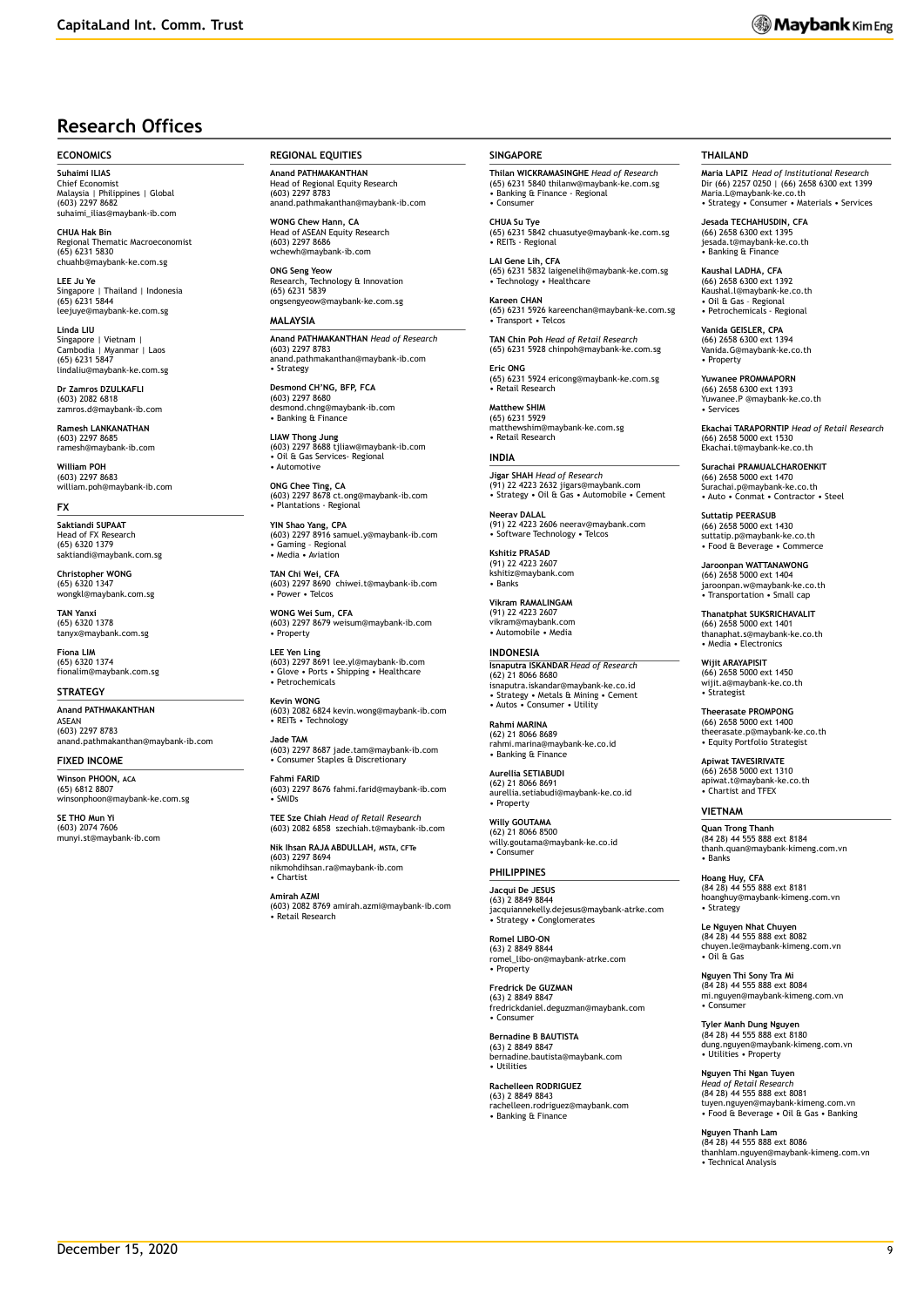### **APPENDIX I: TERMS FOR PROVISION OF REPORT, DISCLAIMERS AND DISCLOSURES**

### **DISCLAIMERS**

This research report is prepared for general circulation and for information purposes only and under no circumstances should it be considered or intended as an offer to sell or a solicitation of an offer to buy the securities referred to herein. Investors should note that values of such securities, if any, may fluctuate and that each security's price or value may rise or fall. Opinions or recommendations contained herein are in form of technical ratings and fundamental ratings. Technical ratings may differ from fundamental ratings as technical valuations apply different methodologies and are purely based on price and volume-related information extracted from the relevant jurisdiction's stock exchange in the equity analysis. Accordingly, investors' returns may be less than the original sum invested. Past performance is not necessarily a guide to future performance. This report is not intended to provide personal investment advice and does not take into account the specific investment objectives, the financial situation and the particular needs of persons who may receive or read this report. Investors should therefore seek financial, legal and other advice regarding the appropriateness of investing in any securities or the investment strategies discussed or recommended in this report.

The information contained herein has been obtained from sources believed to be reliable but such sources have not been independently verified by Maybank Investment Bank Berhad, its subsidiary and affiliates (collectively, "MKE") and consequently no representation is made as to the accuracy or completeness of this report by MKE and it should not be relied upon as such. Accordingly, MKE and its officers, directors, associates, connected parties and/or employees (collectively, "Representatives") shall not be liable for any direct, indirect or consequential losses or damages that may arise from the use or reliance of this report. Any information, opinions or recommendations contained herein are subject to change at any time, without prior notice.

This report may contain forward looking statements which are often but not always identified by the use of words such as "anticipate", "believe", "estimate", "intend", "plan", "expect", "forecast", "predict" and "project" and statements that an event or result "may", "will", "can", "should", "could" or "might" occur or be achieved and other similar expressions. Such forward looking statements are based on assumptions made and information currently available to us and are subject to certain risks and uncertainties that could cause the actual results to differ materially from those expressed in any forward looking statements. Readers are cautioned not to place undue relevance on these forward-looking statements. MKE expressly disclaims any obligation to update or revise any such forward looking statements to reflect new information, events or circumstances after the date of this publication or to reflect the occurrence of unanticipated events.

MKE and its officers, directors and employees, including persons involved in the preparation or issuance of this report, may, to the extent permitted by law, from time to time participate or invest in financing transactions with the issuer(s) of the securities mentioned in this report, perform services for or solicit business from such issuers, and/or have a position or holding, or other material interest, or effect transactions, in such securities or options thereon, or other investments related thereto. In addition, it may make market s in the securities mentioned in the material presented in this report. One or more directors, officers and/or employees of MKE may be a director of the issuers of the securities mentioned in this report to the extent permitted by law.

This report is prepared for the use of MKE's clients and may not be reproduced, altered in any way, transmitted to, copied or distributed to any other party in whole or in part in any form or manner without the prior express written consent of MKE and MKE and its Representatives accepts no liability whatsoever for the actions of third parties in this respect.

This report is not directed to or intended for distribution to or use by any person or entity who is a citizen or resident of or located in any locality, state, country or other jurisdiction where such distribution, publication, availability or use would be contrary to law or regulation. This report is for distribution only under such circumstances as may be permitted by applicable law. The securities described herein may not be eligible for sale in all jurisdictions or to certain categories of investors. With out prejudice to the foregoing, the reader is to note that additional disclaimers, warnings or qualifications may apply based on geographical location of the person or entity receiving this report.

#### **Malaysia**

Opinions or recommendations contained herein are in the form of technical ratings and fundamental ratings. Technical ratings may differ from fundamental ratings as technical valuations apply different methodologies and are purely based on price and volume-related information extracted from Bursa Malaysia Securities Berhad in the equity analysis.

#### **Singapore**

This report has been produced as of the date hereof and the information herein may be subject to change. Maybank Kim Eng Rese arch Pte. Ltd. ("Maybank KERPL") in Singapore has no obligation to update such information for any recipient. For distribution in Singapore, recipients of this report are to contact Maybank KERPL in Singapore in respect of any matters arising from, or in connection with, this report. If the recipient of this report is not an accredited investor, expert investor or institutional investor (as defined under Section 4A of the Singapore Securities and Futures Act), Maybank KERPL shall be legally liable for the contents of this report, with such liability being limited to the extent (if any) as permitted by law.

### **Thailand**

Except as specifically permitted, no part of this presentation may be reproduced or distributed in any manner without the prior written permission of Maybank Kim Eng Securities (Thailand) Public Company Limited. Maybank Kim Eng Securities (Thailand) Public Company Limited ("MBKET") accepts no liability whatsoever for the actions of third parties in this respect.

Due to different characteristics, objectives and strategies of institutional and retail investors, the research products of MBKET Institutional and Retail Research departments may differ in either recommendation or target price, or both. MBKET reserves the rights to disseminate MBKET Retail Research reports to institutional investors who have requested to receive it. If you are an authorised recipient, you hereby tacitly acknowledge that the research reports from MBKET Retail Research are first produced in Thai and there is a time lag in the release of the translated English version.

The disclosure of the survey result of the Thai Institute of Directors Association ("IOD") regarding corporate governance is made pursuant to the policy of the Office of the Securities and Exchange Commission. The survey of the IOD is based on the information of a company listed on the Stock Exchange of Thailand and the market for Alternative Investment disclosed to the public and able to be accessed by a general public investor. The result, therefore, is from the perspective of a third party. It is not an evaluation of operation and is not based on inside information. The survey result is as of the date appearing in the Corporate Governance Report of Thai Listed Companies. As a result, the survey may be changed after that date. MBKET does not confirm nor certify the accuracy of such survey result.

The disclosure of the Anti-Corruption Progress Indicators of a listed company on the Stock Exchange of Thailand, which is assessed by Thaipat Institute, is made in order to comply with the policy and sustainable development plan for the listed companies of the Office of the Securities and Exchange Commission. Thaipat Institute made this assessment based on the information received from the listed company, as stipulated in the form for the assessment of Anti-corruption which refers to the Annual Registration Statement (Form 56-1), Annual Report (Form 56-2), or other relevant documents or reports of such listed company. The assessment result is therefore made from the perspective of Thaipat Institute that is a third party. It is not an assessment of operation and is not based on any inside information. Since this assessment is only the assessment result as of the date appearing in the assessment result, it may be changed after that date or when there is any change to the relevant information. Nevertheless, MBKET does not confirm, verify, or certify the accuracy and completeness of the assessment result.

### **US**

This third-party research report is distributed in the United States ("US") to Major US Institutional Investors (as defined in Rule 15a -6 under the Securities Exchange Act of 1934, as amended) only by Maybank Kim Eng Securities USA Inc ("Maybank KESUSA"), a broker-dealer registered in the US (registered under Section 15 of the Securities Exchange Act of 1934, as amended). All responsibility for the distribution of this report by Maybank KESUSA in the US shall be borne by Maybank KESUSA. This report is not directed at you if MKE is prohibited or restricted by any legislation or regulation in any jurisdiction from making it available to you. You should satisfy yourself before reading it that Maybank KESUSA is permitted to provide research material concerning investments to you under relevant legislation and regulations. All U.S. persons receiving and/or accessing this report and wishing to effect transactions in any security mentioned within must do so with: Maybank Kim Eng Securities USA Inc. 400 Park Avenue, 11th Floor, New York, New York 10022, 1-(212) 688-8886 and not with, the issuer of this report.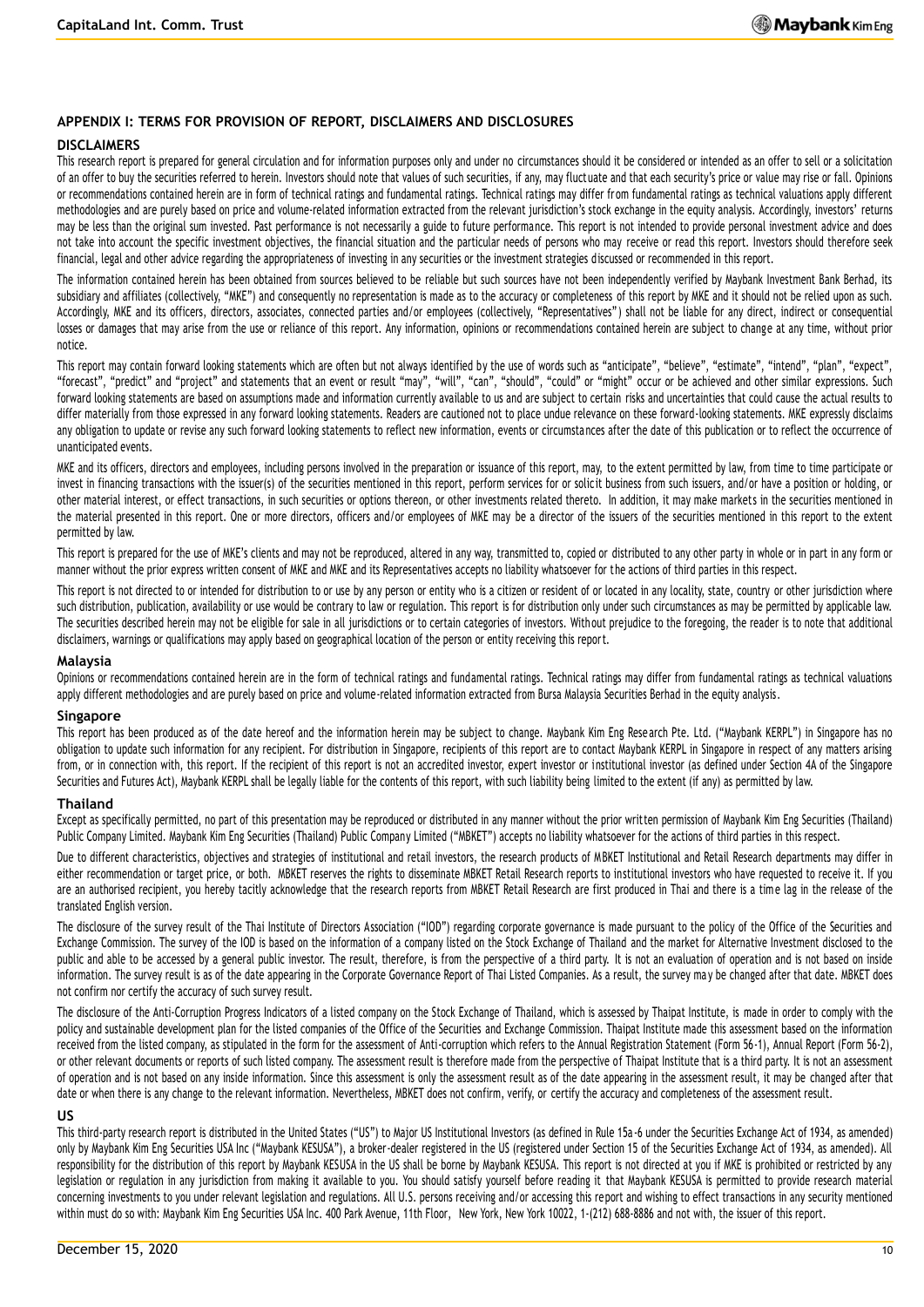### **UK**

This document is being distributed by Maybank Kim Eng Securities (London) Ltd ("Maybank KESL") which is authorized and regulated, by the Financial Conduct Authority and is for Informational Purposes only. This document is not intended for distribution to anyone defined as a Retail Client under the Financial Services and Markets Act 2000 within the UK. Any inclusion of a third party link is for the recipients convenience only, and that the firm does not take any responsibility for its comments or accuracy, and that access to such links is at the individuals own risk. Nothing in this report should be considered as constituting legal, accounting or tax advice, and that for accurate guidance recipients should consult with their own independent tax advisers.

## **DISCLOSURES**

### **Legal Entities Disclosures**

**Malaysia:** This report is issued and distributed in Malaysia by Maybank Investment Bank Berhad (15938- H) which is a Participating Organization of Bursa Malaysia Berhad and a holder of Capital Markets and Services License issued by the Securities Commission in Malaysia. **Singapore:** This report is distributed in Singapore by Maybank KERPL (Co. Reg No 198700034E) which is regulated by the Monetary Authority of Singapore. **Indonesia:** PT Maybank Kim Eng Securities ("PTMKES") (Reg. No. KEP-251/PM/1992) is a member of the Indonesia Stock Exchange and is regulated by the Financial Services Authority (Indonesia). **Thailand:** MBKET (Reg. No.0107545000314) is a member of the Stock Exchange of Thailand and is regulated by the Ministry of Finance and the Securities and Exchange Commission. **Philippines:** Maybank ATRKES (Reg. No.01-2004-00019) is a member of the Philippines Stock Exchange and is regulated by the Securities and Exchange Commission. **Vietnam:** Maybank Kim Eng Securities Limited (License Number: 117/GP-UBCK) is licensed under the State Securities Commission of Vietnam. **Hong Kong:** KESHK (Central Entity No AAD284) is regulated by the Securities and Futures Commission. **India:** Kim Eng Securities India Private Limited ("KESI") is a participant of the National Stock Exchange of India Limited and the Bombay Stock Exchange and is regulated by Securities and Exchange Board of India ("SEBI") (Reg. No. INZ000010538). KESI is also registered with SEBI as Category 1 Merchant Banker (Reg. No. INM 000011708) and as Research Analyst (Reg No: INH000000057) **US:** Maybank KESUSA is a member of/ and is authorized and regulated by the FINRA – Broker ID 27861. **UK:** Maybank KESL (Reg No 2377538) is authorized and regulated by the Financial Conduct Authority.

## **Disclosure of Interest**

**Malaysia:** MKE and its Representatives may from time to time have positions or be materially interested in the securities referred to he rein and may further act as market maker or may have assumed an underwriting commitment or deal with such securities and may also perform or seek to perform investment banking services, advisory and other services for or relating to those companies.

**Singapore:** As of 15 December 2020, Maybank KERPL and the covering analyst do not have any interest in any companies recommended in this research report.

**Thailand:** MBKET may have a business relationship with or may possibly be an issuer of derivative warrants on the securities /companies mentioned in the research report. Therefore, Investors should exercise their own judgment before making any investment decisions. MBKET, its associates, directors, connected parties and/or employees may from time to time have interests and/or underwriting commitments in the securities mentioned in this report.

**Hong Kong:** As of 15 December 2020, KESHK and the authoring analyst do not have any interest in any companies recommended in this research report.

India: As of 15 December 2020, and at the end of the month immediately preceding the date of publication of the research report, KESI, authoring analyst or their associate / relative does not hold any financial interest or any actual or beneficial ownership in any shares or having any conflict of interest in the subject companies except as otherwise disclosed in the research report.

In the past twelve months KESI and authoring analyst or their associate did not receive any compensation or other benefits from the subject companies or third party in connection with the research report on any account what so ever except as otherwise disclosed in the research report.

MKE may have, within the last three years, served as manager or co-manager of a public offering of securities for, or currently may make a primary market in issues of, any or all of the entities mentioned in this report or may be providing, or have provided within the previous 12 months, significant advice or investment services in relation to the investment concerned or a related investment and may receive compensation for the services provided from the companies covered in this report.

## **OTHERS**

## **Analyst Certification of Independence**

The views expressed in this research report accurately reflect the analyst's personal views about any and all of the subject securities or issuers; and no part of the research analyst's compensation was, is or will be, directly or indirectly, related to the specific recommendations or views expressed in the report.

### **Reminder**

Structured securities are complex instruments, typically involve a high degree of risk and are intended for sale only to sophisticated investors who are capable of understanding and assuming the risks involved. The market value of any structured security may be affected by changes in economic, financial and political factors (including, but not limited to, spot and forward interest and exchange rates), time to maturity, market conditions and volatility and the credit quality of any issuer or reference issuer. Any investor interested in purchasing a structured product should conduct its own analysis of the product and consult with its own professional advisers as to the risks involved in making such a purchase.

No part of this material may be copied, photocopied or duplicated in any form by any means or redistributed without the prior consent of MKE.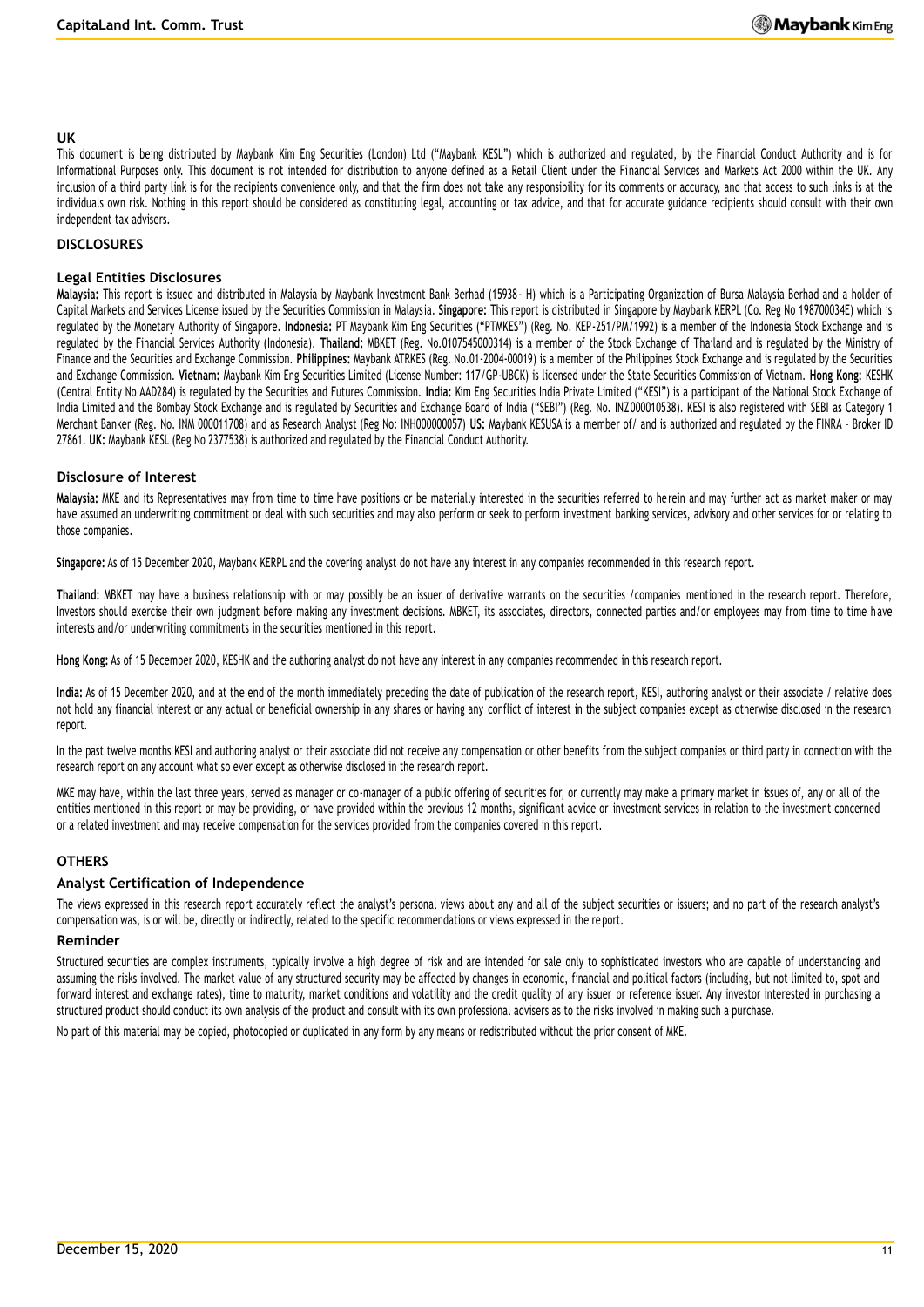## **Historical recommendations and target price: CapitaLand Int. Comm. Trust (CICT SP)**



### **Definition of Ratings**

Maybank Kim Eng Research uses the following rating system

| <b>BUY</b>  | Return is expected to be above 10% in the next 12 months (including dividends)         |
|-------------|----------------------------------------------------------------------------------------|
| <b>HOLD</b> | Return is expected to be between 0% to 10% in the next 12 months (including dividends) |
| <b>SELL</b> | Return is expected to be below 0% in the next 12 months (including dividends)          |

## **Applicability of Ratings**

The respective analyst maintains a coverage universe of stocks, the list of which may be adjusted according to needs. Investment ratings are only applicable to the stocks which form part of the coverage universe. Reports on companies which are not part of the coverage do not carry investment ratings as we do not actively follow developments in these companies.